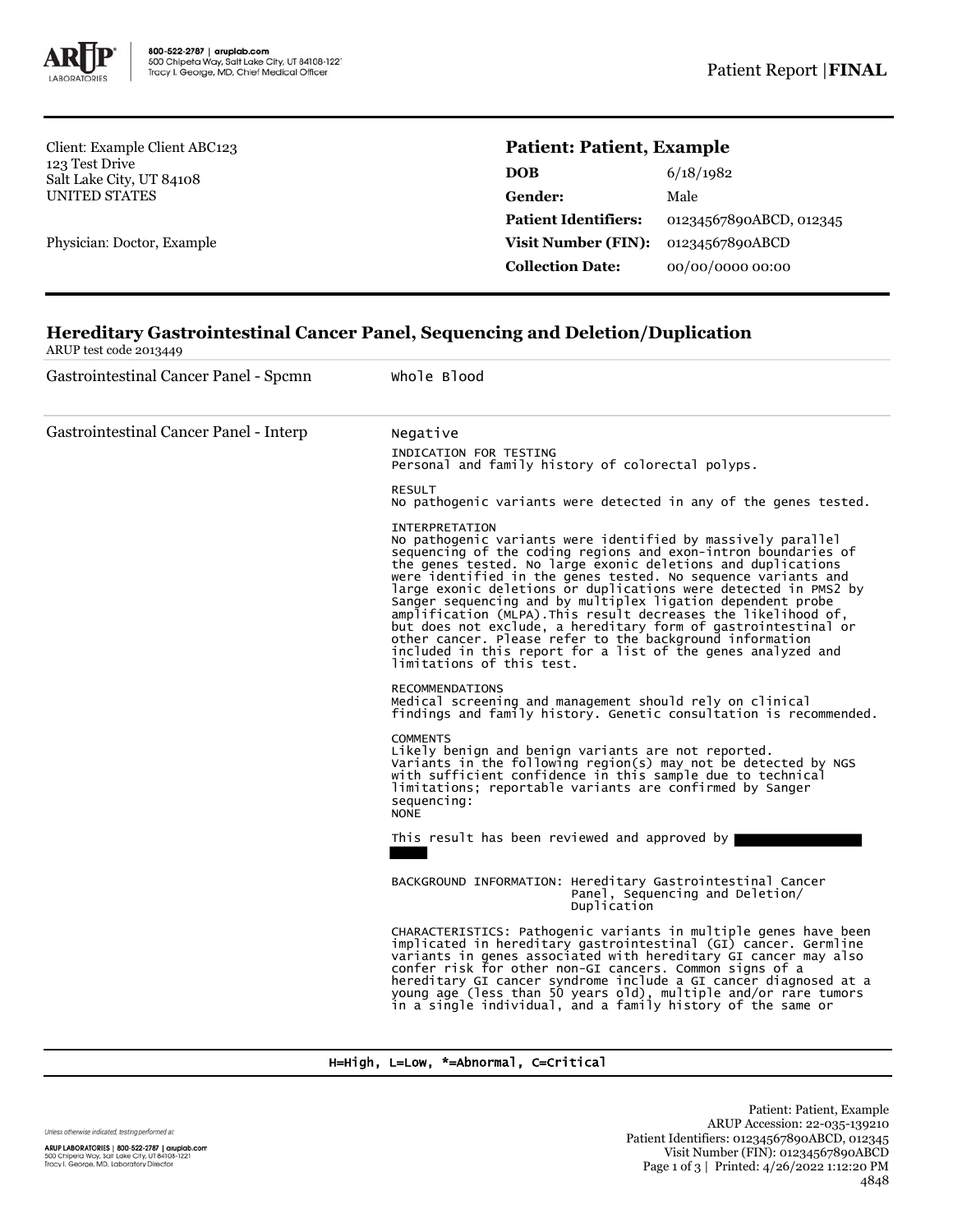

related types of cancer. Lynch syndrome is caused by pathogenic<br>variants in the MLH1, MSH2, MSH6, PMS2, and EPCAM genes.<br>Individuals with Lynch syndrome are at an increased risk for<br>colorectal, endometrial, stomach, ovaria

EPIDEMIOLOGY: Approximately 300,000 new cases of cancer within the digestive organs are diagnosed in the U.S. per year. Prevalence of Lynch syndrome in the general population has been estimated at 1 in 440 individuals.

CAUSE: At least 2-4 percent of colorectal cancers are associated with a hereditary cause.

INHERITANCE: Autosomal dominant, with the exception of the SDHD gene which is autosomal dominant with parent-of-origin effect, and the MUTYH gene which is autosomal recessive but may also have autosomal dominant risks that are not well-defined. Additionally, some genes are also associated with autosomal recessive childhood cancer predisposition or other syndromes.

PENETRANCE: Varies, depending on the gene and specific variant.

GENES TESTED: APC, AXIN2\*\*, BMPR1A, CDH1, CHEK2\*, EPCAM\*\*\*\*,<br>MLH1, MSH2, MSH3\*\*, MSH6, MUTYH, NTHL1, PMS2, POLD1, POLE, PTEN,<br>SDHB, SDHC\*, SDHD\*, SMAD4, STK11, TP53

\* - One or more exons are not covered by sequencing for the indicated gene; see limitations section below. \*\* - Deletion/duplication detection is not available for this gene.

\*\*\*\* - Deletion/duplication only; sequencing is not available for this gene.

METHODOLOGY: Targeted capture of all coding exons and<br>exon-intron junctions of the targeted genes, including the PTEN<br>promoter region, followed by massively parallel sequencing.<br>Sanger sequencing was performed as necessary of low coverage and confirm reported variants. A custom tiled<br>comparative genomic hybridization array (aCGH) was used to<br>detect large deletions or duplications in the indicated subset<br>of genes. Human genome build 19 (Hg 19

ANALYTICAL SENSITIVITY: The analytical sensitivity of this test<br>is approximately 99 percent for single nucleotide variants<br>(SNVs) and greater than 93 percent for<br>insertions/duplications/deletions from 1-10 base pairs in si analytical sensitivity may be reduced.

LIMITATIONS: A negative result does not exclude a heritable form of cancer. This test only detects variants within the coding regions and intron-exon boundaries of the targeted genes. Regulatory region variants and deep intronic variants will not be identified and breakpoints of large deletions/duplications will not be determined. Single exon deletions/duplications or deletions/duplications less than 1kb may not be detected. Deletions/duplications/insertions of any size may not be detected by massive parallel sequencing. Diagnostic errors can<br>occur due to rare sequence variations. In some cases, variants<br>may not be identified due to technical limitations in the<br>presence of pseudogenes, repetitive, o Non-coding transcripts were not analyzed.

The following regions are not sequenced due to technical

H=High, L=Low, \*=Abnormal, C=Critical

Unless otherwise indicated, testing performed at: